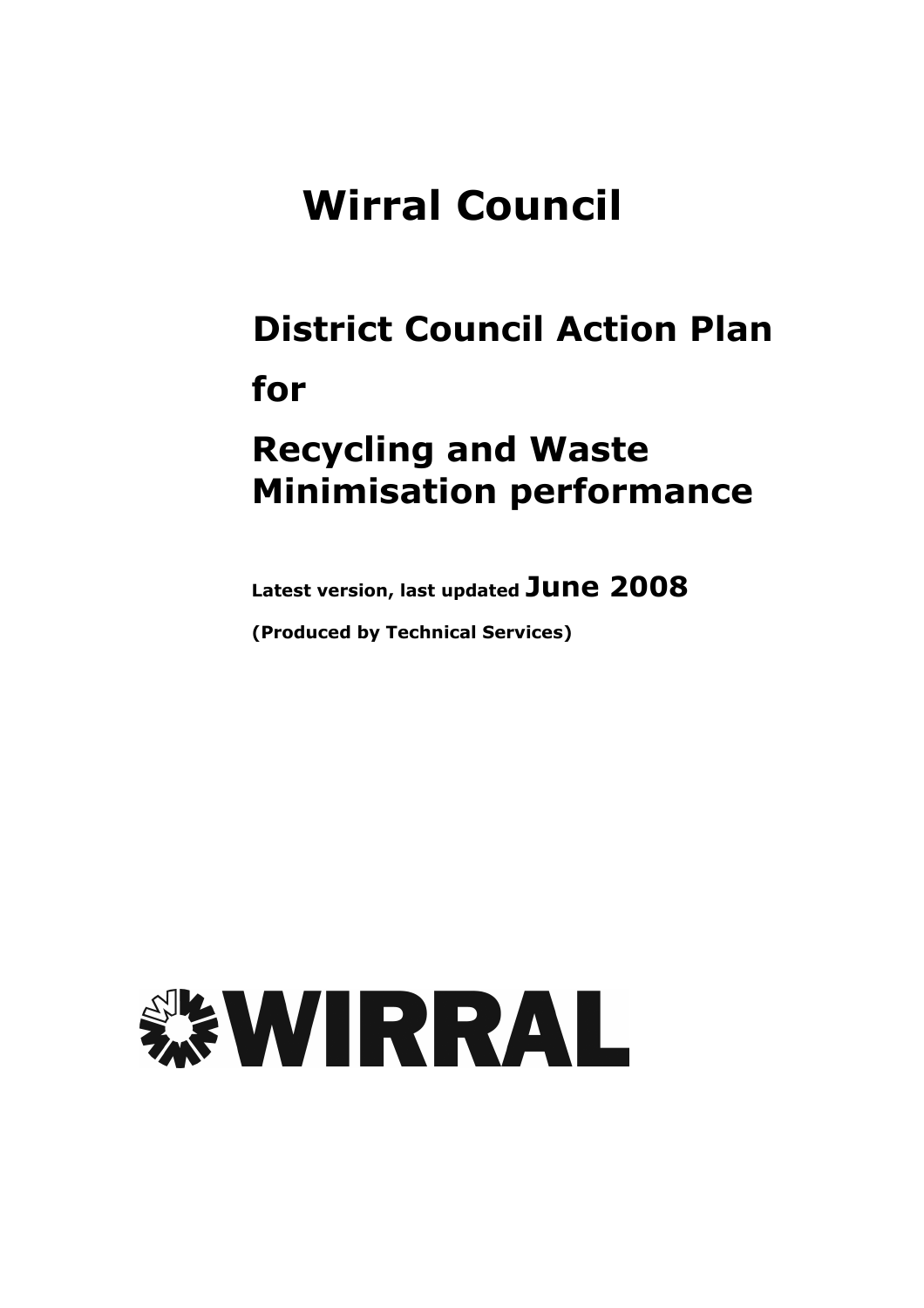### **Contents**

 $1.0$ **INTRODUCTION** 

#### $2.0$ **STRATEGIC AIMS**

 $2.1$ Integration with the Merseyside Partnership and JMWMS

#### **CURRENT AND FUTURE PERFORMANCE**  $3.0$

- $3.1$ **Current Waste Management Services**
- Household Residual Waste Collections  $3.2$
- $3.3$ Household Recycling collections
- $3.4$ Household Garden Waste Collections
- $3.5$ **Bring sites**
- $3.6$ Performance and Statistics latest figures

### $4.0$ **FUTURE PLANS**

- $4.1$ Procurement Exercise Garden Waste
- $4.2$ Kerbside Recycling
- $4.3$ Street Sweeping recycling
- $4.4$ **Bring sites**
- $4.5$ Schools

#### **COMMUNICATION**  $5.0$

- $5.1$ Waste Composition, Participation and Capture (recognition rates)
- $5.2$ Plastic Bags and Waste Minimisation
- $5.3$ Enforcement and Education

### 6.0 **ACTION PLAN**

- $6.1$ Introduction
- $6.2$ Service Levels and Performance

#### $7.0$ **APPENDICES**

- $7.1$ **Calculation Formulas**
- $7.2$ **Detailed Performance Statistics**
- $7.3$ Vehicle Payload and Turning Circles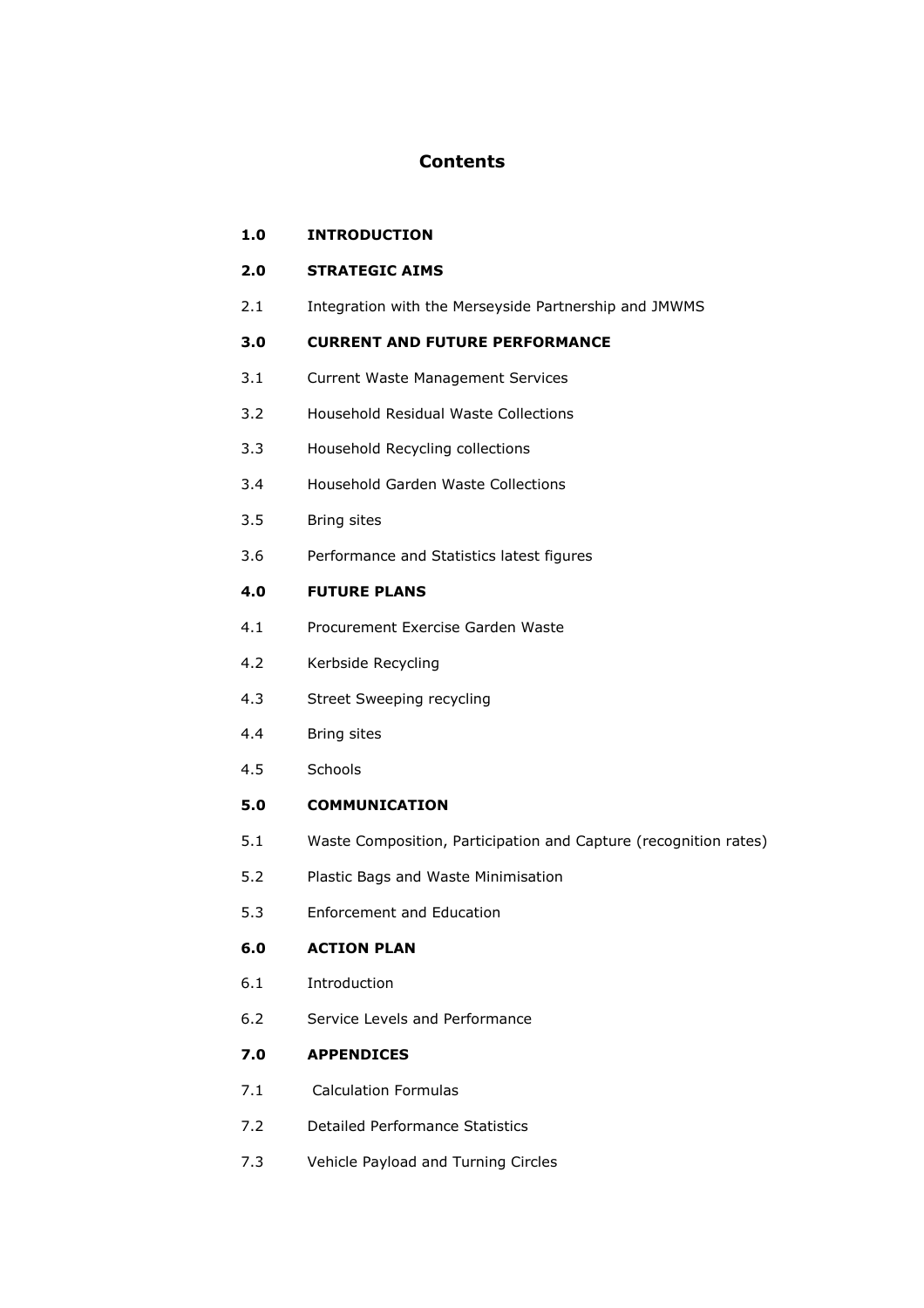### $1.0$ **Introduction**

Wirral Council serves a population of approximately 313,000 within 143,000 households. It is the third largest metropolitan authority in the North West.

This is the latest version of Wirral Councils District Action Plan and it is intended to advise the general public and Merseyside Waste Disposal Authority on the waste management activities in Wirral for the present time and the future up until 2020.

Wirral Council has agreed targets to divert waste from landfill through the Merseyside Joint Municipal Waste Management Strategy (JMWMS), these targets are detailed in this Action Plan.

Recently updated targets for household waste recycling and composting performance (NI 192) have been agreed through negotiations with Government Office. Wirral has included (NI 192) as a priority indicator in our Local Area Agreement.

### $2.0$ **Strategic Aims**

The key strategic aims of the Council, in relation to waste management, are as follows:

- Achievement of statutory recycling targets and JMWMS targets;
- The development of co-mingled dry recyclable collections to all households aiming for 100 % participation of all households in the co-mingled recycling service by 2010.
- To offer a garden waste collection service to all gardened households on Wirral, where it is economically viable to do so;
- Actively work with partners on waste minimisation activities including home composting junk mail reduction and promotion of real nappies and through promotion of 'sensible shopping'.
- To recycle or re-use waste streams collected by the Council, including bulky waste, leaf fall and street cleansing arisings.
- To increase the recycling of commercial waste in the Municipality.
- To comply with legislations and EU Directives in the responsible handling of clinical waste, hazardous waste, and waste identified as WEEE.
- Through the application of Equality Impact Assessments, offer waste collection services that are accessible to all.

### $2.1$ Integration with the Merseyside Partnership and **JMWMS**

The Council has ratified the JMWMS and associated documents and the associated objectives and pooled targets.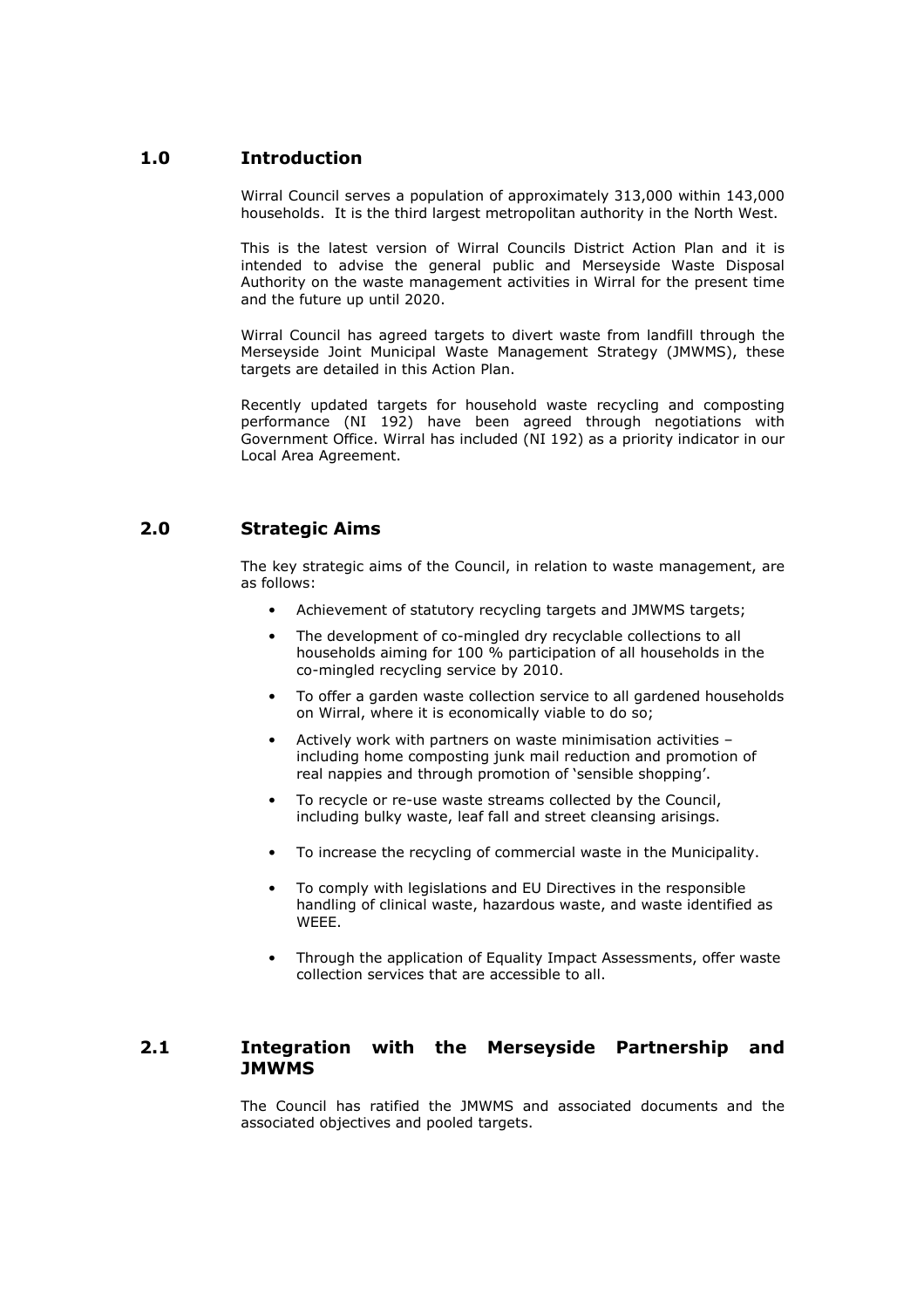### 3.0 Current and Future Performance

| <b>National</b><br><b>Indicator</b> | <b>Description</b>                                    | 06/07<br>Actual | 07/08<br>Actual | 08/09<br><b>Target</b> | 09/10<br><b>Target</b> | 10/11<br><b>Target</b> |
|-------------------------------------|-------------------------------------------------------|-----------------|-----------------|------------------------|------------------------|------------------------|
| <b>NI</b> 192 dry<br>recycling      | $\%$ of household<br>waste Recycled                   | 9.10%           | 21.10%          | 22%                    | 23.5%                  | 25%                    |
| <b>NI 192</b><br>Composting         | $\%$ of household<br>waste Composted                  | 5.05%           | $10.79\%$       | $12. \%$               | 12%                    | 12%                    |
| <b>NI 192</b><br>(combined)         | % of household<br>waste Recycled<br>and Composted     | 14.15 $%$       | 31.89%          | 34%                    | 35.5%                  | 37%                    |
| <b>NI 191</b>                       | Household waste<br>sent to landfill (kg/<br>household |                 | 641             | 638                    | 636                    | 630                    |
| <b>NI 193</b>                       | % of municipal<br>waste sent to<br>landfill           | 72%             | 62%             | 60%                    | 58%                    | 56%                    |

The Council's most recent waste recycling performance data, are shown in the table below:

### 3.1 Current Waste Management Services

The Council's core waste collection services, as considered in this action plan, are as follows:

- Household residual waste collections
- Kerbside dry recyclable collections
- Kerbside garden waste collections
- Bring sites
- Household Bulky Waste Collections
- School waste and recycling collections
- Street Cleansing
- Fly tipping removal
- Council office and complex recycling

### 3.2 Mousehold Residual Waste Collections

All properties in the Borough receive a collection of residual waste. The majority of the properties have their waste collected from a 240 litre green wheeled bin on alternate weeks.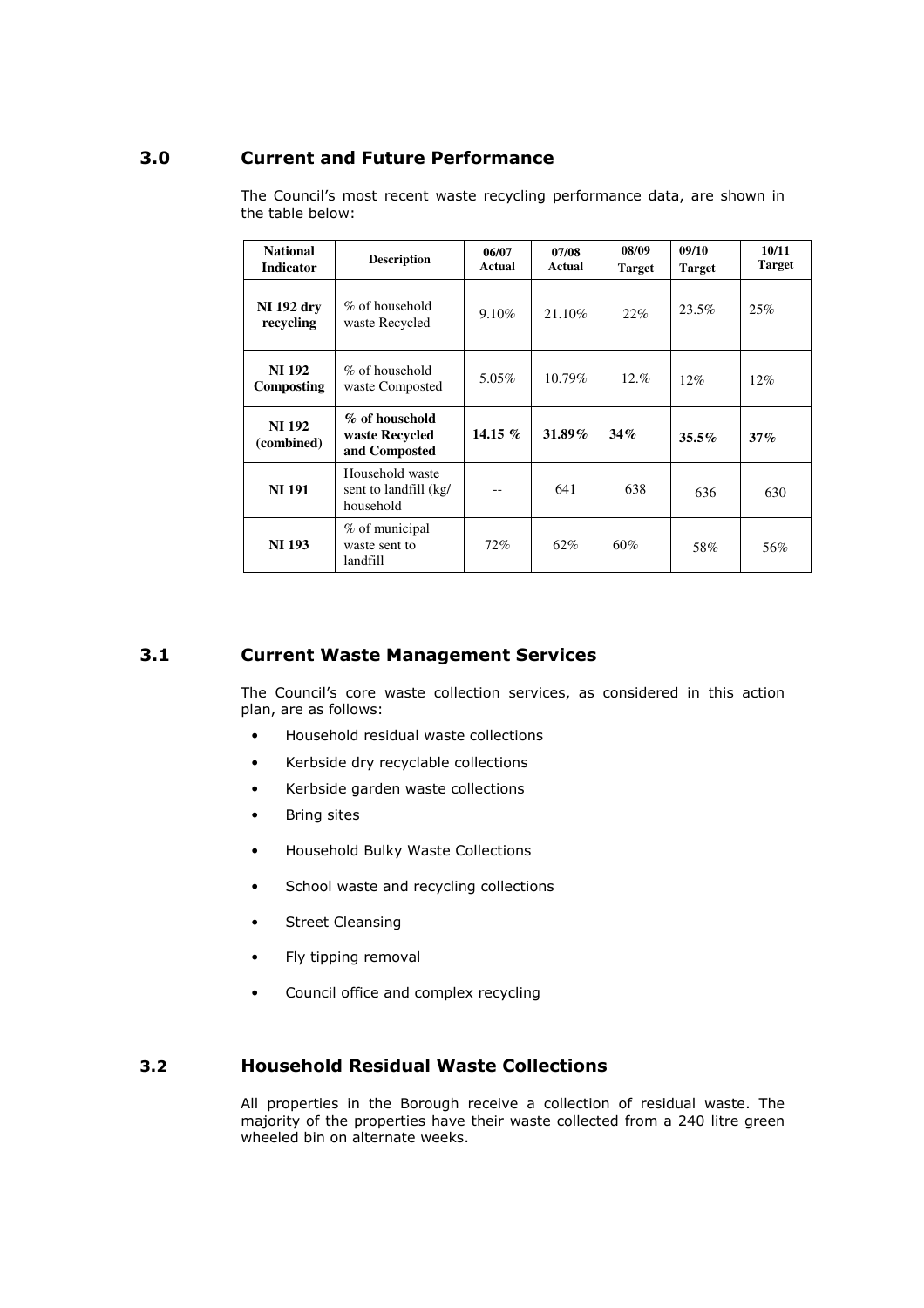Approximately 10% of the Borough's properties receive a weekly collection of residual waste; these are mainly multi occupancy properties as well as some out lying rural properties that are on a sack collection.

### /(/ 6 
\$

Approximately 90% of the properties in the Borough receive a recycling service, recycled materials are collected from a 240 litre grey wheeled bin, collected alternately to the green general rubbish bin. The materials that are recycled are paper, plastic bottles, cardboard, steel and aluminium cans and glass bottles and jars.

### 3.4 Household Garden Waste Collections

The Council provides a fortnightly green waste collection service for 108,000 properties. The garden waste is collected fortnightly from a brown 240 litre wheeled bin.

The collections are suspended for 3 weeks over the Christmas period due to very low demand for the service and to divert the resource to other waste collection activities due to peaks in service such as residual waste collection and recycling collections.

### 3.5 Bring Sites

Details of the Council's bring sites are provided in the Table below:

| <b>Material</b><br><b>Types</b>    | <b>No of Sites</b>     | <b>Collection</b><br>Company                  | <b>Expiry Dates</b> |  |
|------------------------------------|------------------------|-----------------------------------------------|---------------------|--|
| <b>Glass</b><br>(Colour Separated) | 21 (large igloo sites) | <b>Glass UK</b><br>(Berrymans)                | N/A                 |  |
| Cans                               | 21                     | Biffa Waste Services Ltd                      | August 2020         |  |
| Paper                              | 21                     | Biffa Waste Services Ltd                      | August 2020         |  |
| <b>Books</b>                       | 5                      | Oxfam                                         | N/A                 |  |
| Textiles & Shoes                   | 16                     | <b>Salvation Army</b><br>/ Oxfam / J Williams | N/A                 |  |
| <b>Mixed Glass</b>                 | 42                     | Biffa Waste Services Ltd                      | August 2020         |  |
| Tetrapak                           | 7                      | Darlington's                                  | N/A                 |  |

### 3.6 **Performance and Statistics latest figures**

In March 2008 an independent participation survey conducted in partnership with WRAP (Waste Resources and Action Programme) was undertaken looking into the percentage of residents that were regularly using the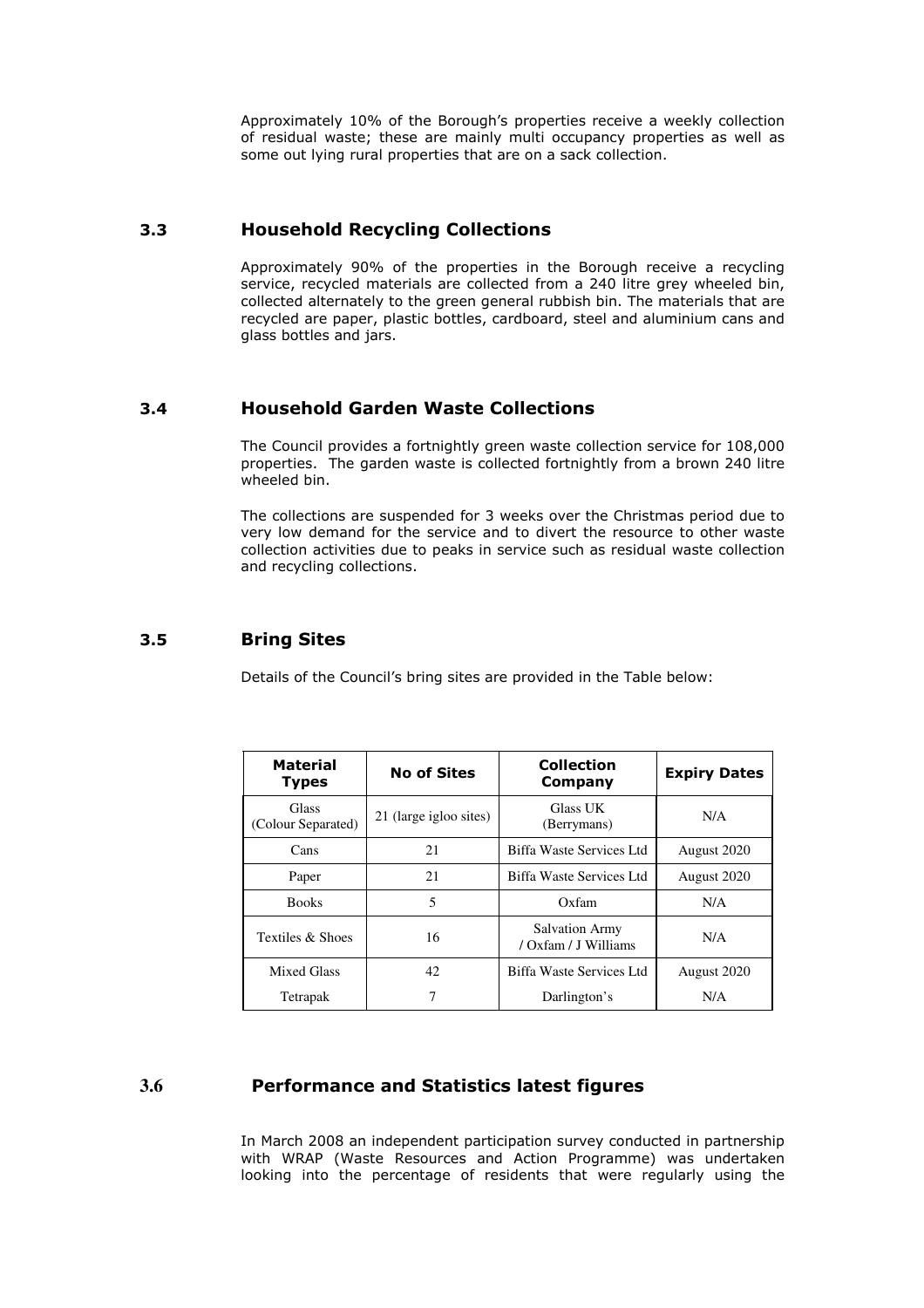kerbside recycling collection service. It concluded that 94% of residents that have the service use it on a regular basis. The kerbside recycling service has doubled the amount of waste that Wirral recycles promoting Wirral in the national league tables regulated by the Department of the Environment and Rural Affairs.

Wirral now recycles 32% of the household waste that it collects and this is set to continue rising as residents gain greater confidence in the new collection regime. Wirral is meeting its statutory recycling targets and the targets set by Merseyside Waste Disposal Authority. Nationally this is a very positive achievement and Wirral residents can be proud of this stepped change in performance.

We collected 9150 tonnes less waste in 2007/8 compared to the year before. This takes account of all municipal waste collected by Wirral Council, including fly tipping and office complex waste, as well as waste taken to Wirral's 3 household waste recycling centers. This decrease occurred despite a 7600 tonnes increase in garden waste collected through expanding our scheme. This indicates that Wirral residents are adopting waste minimisation practices at the same time as embracing the new kerbside recycling scheme.

The Council is continuing to build upon the successful service and has future plans to shape and change the way waste is managed in Wirral through minimising wastage and maximising product re- use and recycling.

### $4.0$ **Future Plans**

#### **Procurement Exercise Garden Waste**  $4.1$

The Council intends to tender for a local garden waste delivery point by the end of 2008/9. Leaf fall will also be delivered, unsorted to this point for composting. By securing a local delivery point, collection rounds will be more efficient and planned collections are more likely to be completed on time during peak periods.

### $4.2$ **Kerbside Recycling**

Properties on a bulk bin collection, or sack collection for residual waste will be offered a co-mingled collection of recyclables that will be in place by the end of 2008/9. A range of "container" solutions will be rolled out, including sacks, wheeled bins and Eurobins to best fit the geography of each site. The roll out will be gradual across the district as properties are assessed on a rolling programme.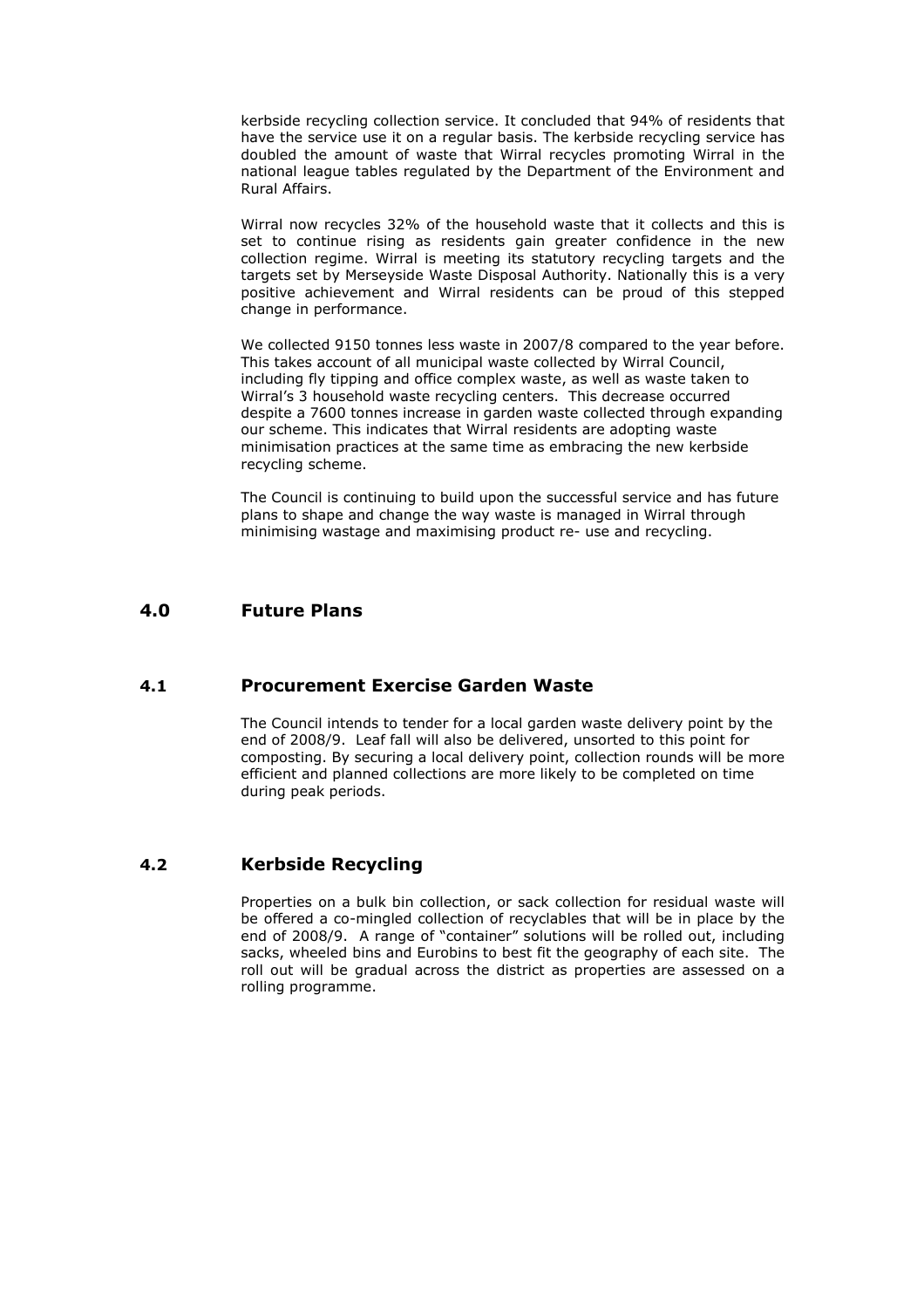### **Street Cleansing Recycling**  $4.3$

The Council intends to recycle between 60% and 80% of the mechanical street sweeping waste that is collected. The Council are going to trial the recycling of this type of waste with a view to having this recycling method fully implemented by 2010/11.

During the summer of 2008 we are going to place specially designed recycling bins on the street for the public to use instead of throwing their rubbish into a rubbish bin. These bins will be for paper and drinks containers.

### **Bring Sites**  $4.4$

A trial in partnership with the company Tetrapak is currently underway at seven bring sites looking at the potential to recycle waxed cartons commonly referred to as Tetrapak. The Council have stated to Tetrapak that we want Tetrapak recycling containers on every bring site in the Borough, this is subject to a funding being provided by Tetrapak as part of their commitment to recycle the product that they produce.

The Council are currently in talks with a Textile Recycling company and have plans to form a partnership with the company to form an enhanced bring site textile recycling service for residents.

### **Schools**  $4.5$

Schools are to be offered an upgraded recycling service by September 2008. All schools will receive improved collection and storage infrastructure, including mini grey bins for classrooms and bespoke bulk bins for their centralised collection points. The new scheme will be supported by a communications package for teachers and pupils, including an educational DVD developed by Wirral pupils in conjunction with the Liverpool film academy.

### Communication  $5.0$

#### $5.1$ Waste **Composition, Participation** and **Capture** (recognition rates)

The Council intends to build upon the participation survey data by carrying out periodic surveys. The Council are also going to undertake a full waste composition and capture rate analysis of the household waste produced in Wirral. The results of the survey will be added to the District Action Plan once available

It is important for the Council to not just know general tonnage information relating to waste but to know detailed information, for example, the tonnages of individual types of material that we collect, such as plastic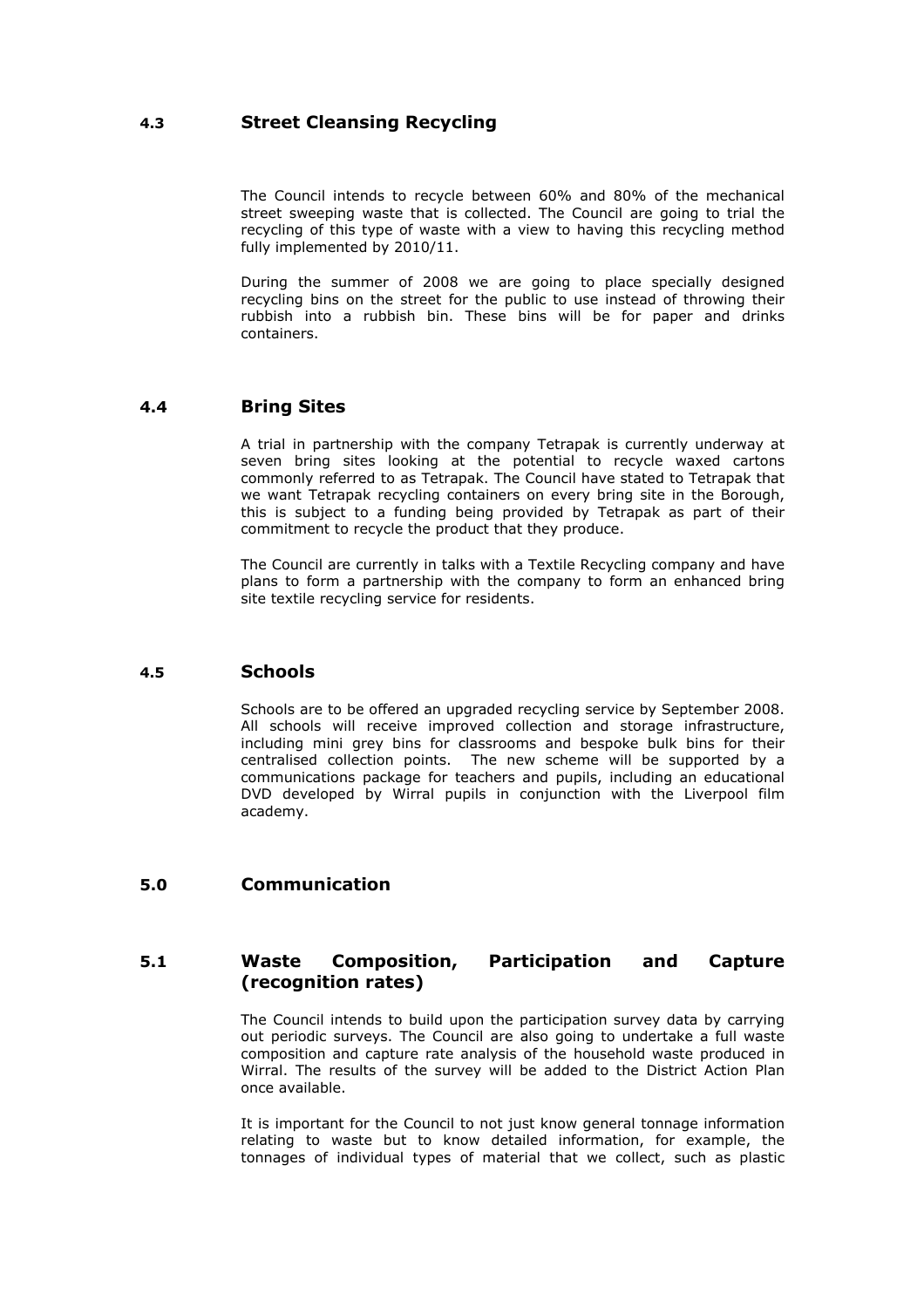bottles, paper and cardboard. This is determined by a waste composition analysis study.

The Council also need to know how much material we collect for recycling as well as how much we could have collected if every resident fully participated in recycling. This is called Capture rate and generally involves a detailed look at the general rubbish bin waste (green bin) and the recycling bin materials (grey bin). As an example, if we looked at one property and we found 90 kilograms of paper in the recycling bin (grey bin) and we found 10 kilograms of paper in the general rubbish bin (green bin) then we would have a capture rate of 90% for paper. This means that 90% of the paper would be recycled and 10% of the paper would go to landfill. Of course the Council ideally would like to have a 100% capture rate of all the materials that go into the grey recycling bin.

The Council will apply this methodology on a representative scale to establish figures showing the Borough wide capture rate for every material the we currently offer for recycling.

The Council will then focus heavily on communicating to residents to recycle the materials that are identified as low capture.

It is important to the Council that we have as many residents as possible recognising what materials can go into the grey bin for the purposes of recycling.

### **Plastic Bags and Waste Minimisation**  $5.2$

The Council in a recent 'Notice of Motion' have set the priority both internally and across the Borough to establish a reduction in the amount of plastic bag usage. The ultimate aim is for Wirral to be as far as possible plastic bag free.

This means working with businesses across the Borough as well as working throughout Council departments.

The Council have recently appointed a trade waste officer to promote recycling and better waste management to small to medium sized business across Borough.

The Council intend to trial a compost bin giveaway. Residents that receive a free home compost bin will receive one questionnaire per year to fill in so that the Council improve the service through feedback. The trail area will be monitored to determine how much waste is diverted from landfill as a result of the scheme. The Council may consider future giveaways if enough waste is diverted in this way.

The Council are supporting Wirral's Real Nappy Laundry Company called Happy Bums. The first 50 customers annually who sign up to the service will receive financial incentives towards the purchase of Real Nappies.

The Council also promote the mail preference service in reducing addressed junk mail.

Through joint working with Merseyside Waste Disposal Authority the Council will promote regional waste minimisation campaigns.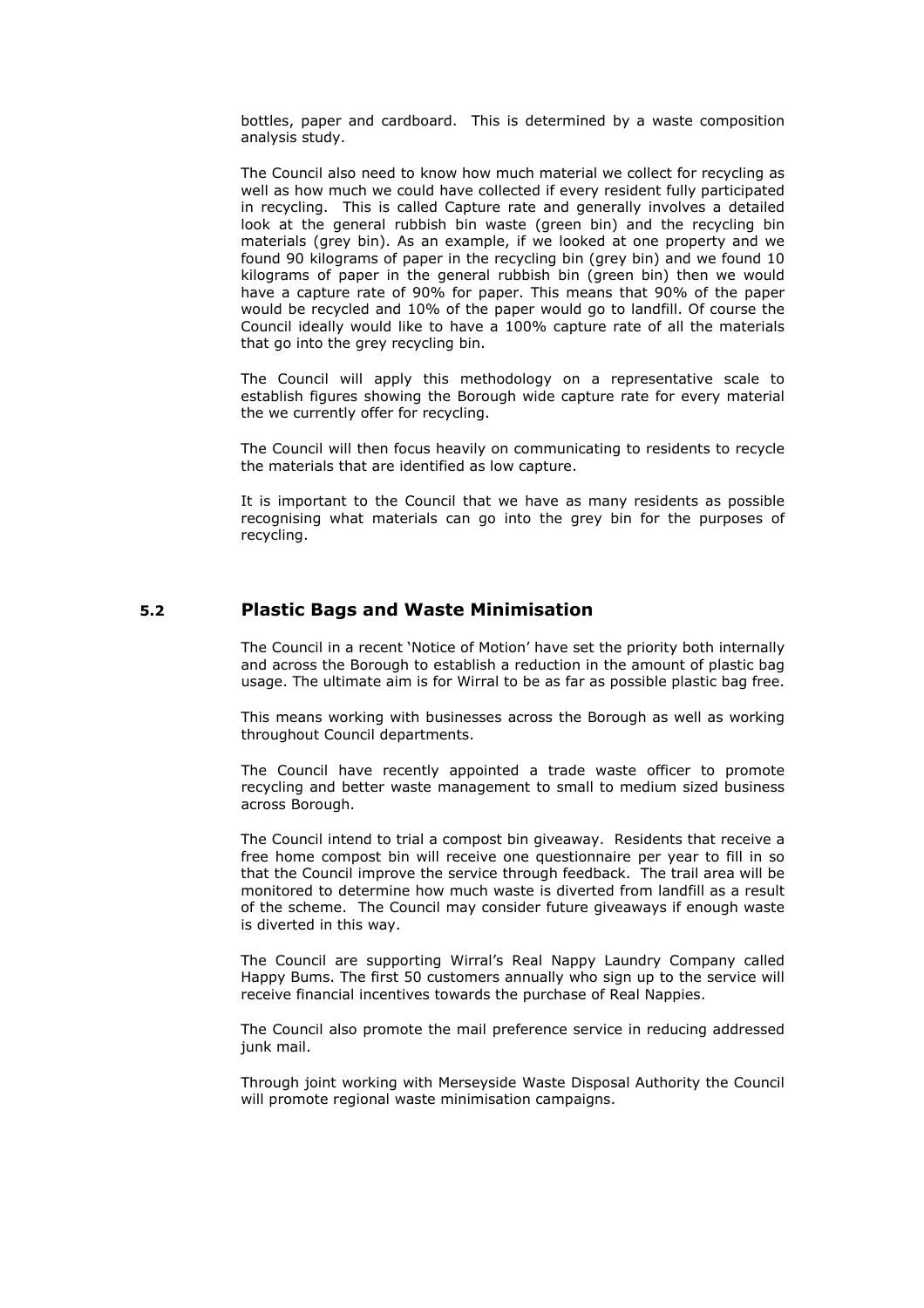### **Enforcement and Education**  $5.3$

Having recently introduced an enforcement policy for Section 46 of the Environmental Protection Act 1990, the Council now have a procedure to enable the local environment to be improved where residents persistently disregard it.

If there is a case whereby someone is persistently causing a nuisance with regards to their rubbish then the Council will issue a fixed penalty warning notice to the person warning them that if they do it again they will be fined.

Of course the Council will always educate and try to speak to the person before any such warnings are issued.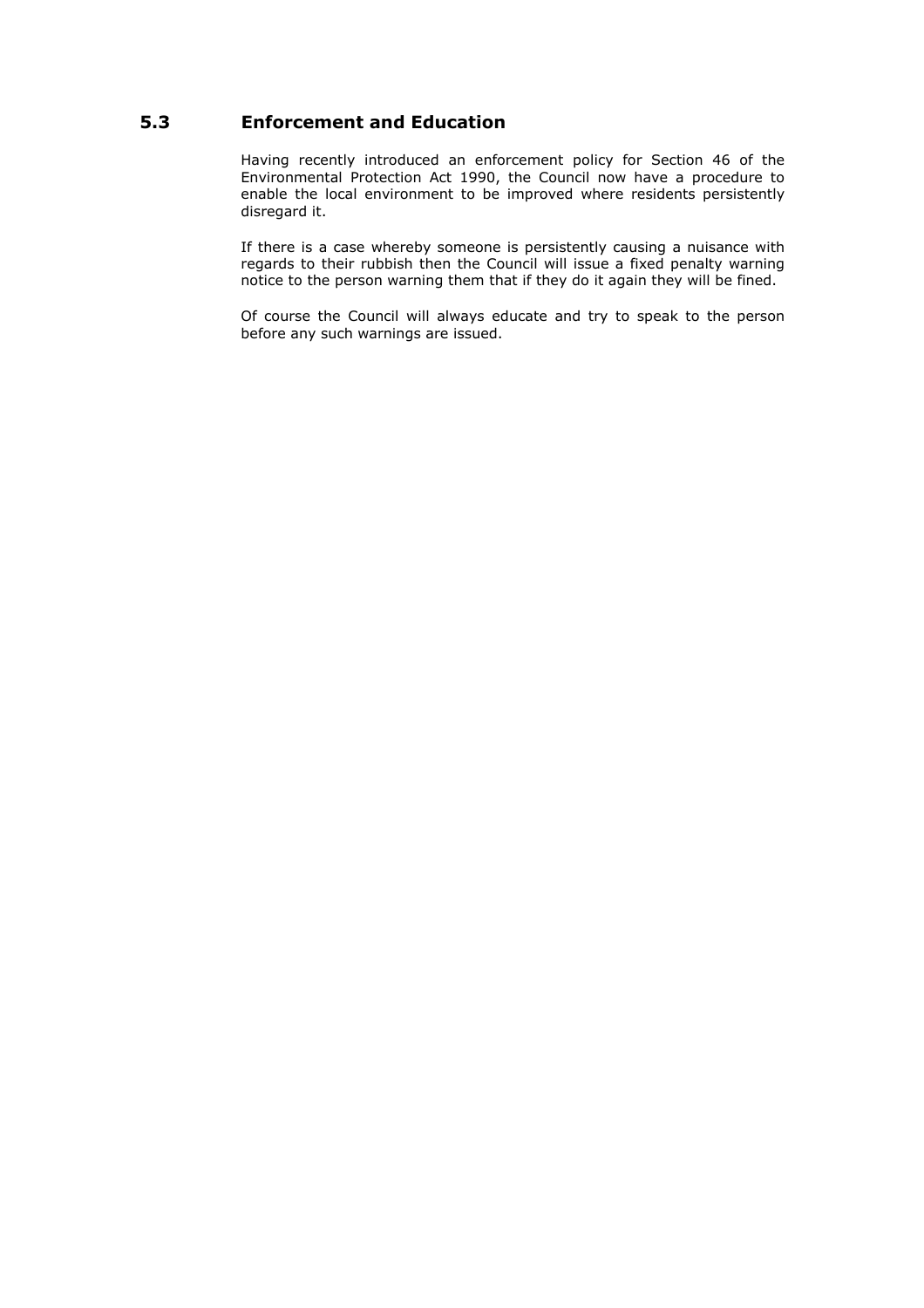## **6.0 ACTION PLAN**

### **Introduction**  $6.1$

This section outlines the assumed developments in waste management services in Wirral for each year of the JMWMS from 2006/07 until 2020/21.

The following key elements are considered for each year:

- Service levels (e.g. types of service, number of households served);
- JMWMS MSW recycling targets;
- Estimated performance levels (MSW recycling and composting rates):  $\bullet$
- Procurement issues (e.g. procurement processes, potential co-operation with neighbouring authorities).  $\bullet$

### $6.2$ **Service Levels and Performance**

The following tables identify service issues and assumptions for each year:

- . JMWMS MSW recycling targets and assumed interim targets, showing progression towards key target years;
- Estimated performance levels (MSW recycling and composting rates);
- Key service level details for kerbside dry recyclable, garden waste collections (e.g. major changes to services, number of households served). Assumptions are based on the data in the waste flow diagrams and the levels of diversion required to achieve the JMWMS targets;
- Other relevant issues, for example the commencement of new contracts, changes to residual collections; including the introduction of alternate week collections or the introduction of new residual waste containers.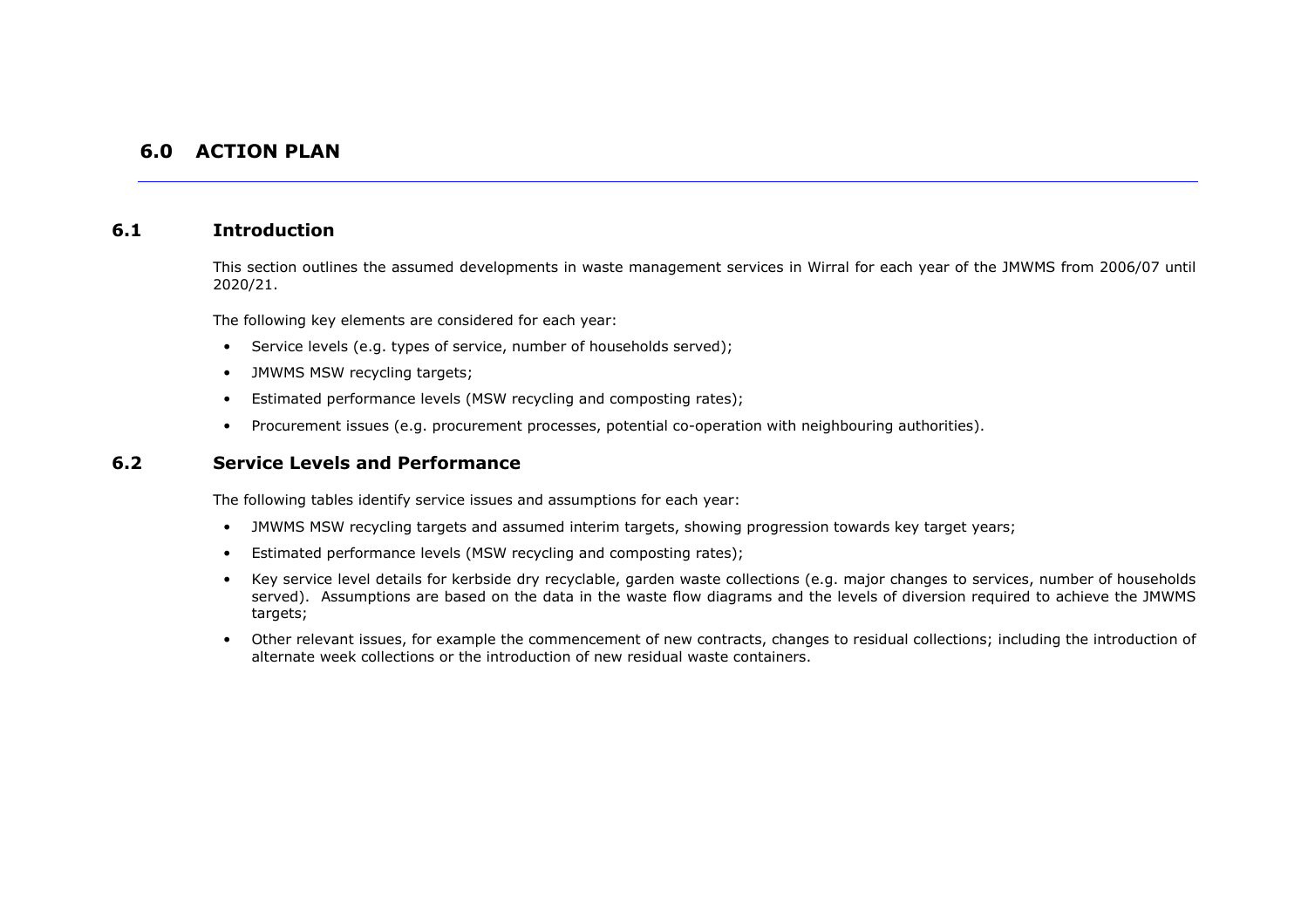| Year                                                 | 2006/07                                                                                                                                   | 2007/08                                                                                          | 2008/09                                                                                                          | 2009/10                                                                                          | 2010/11                                                                                          |
|------------------------------------------------------|-------------------------------------------------------------------------------------------------------------------------------------------|--------------------------------------------------------------------------------------------------|------------------------------------------------------------------------------------------------------------------|--------------------------------------------------------------------------------------------------|--------------------------------------------------------------------------------------------------|
| <b>JMWMS Combined Target</b><br>(LAA Target)         | $20.4\%$                                                                                                                                  | 22.8%                                                                                            | 25.2%<br>(34%)                                                                                                   | 27.6%<br>$(35.5\%)$                                                                              | 30.0%<br>(37%)                                                                                   |
| <b>Estimated Combined</b><br><b>Performance</b>      |                                                                                                                                           |                                                                                                  | 32.87%                                                                                                           | 33.1%                                                                                            | 34.2%                                                                                            |
| <b>Actual</b>                                        | 14.15%                                                                                                                                    | 31.52%                                                                                           |                                                                                                                  |                                                                                                  |                                                                                                  |
| With mechanical street<br>sweepings                  |                                                                                                                                           |                                                                                                  | 36.52%                                                                                                           | 36.7%                                                                                            | 37.9%                                                                                            |
| <b>Kerbside Dry Recyclable</b><br><b>Collections</b> | 128,000 households on<br>kerbside paper;<br>15,000 households on<br>kerbside glass & cans;<br>80% participation rate for all<br>materials | 130,000 households on<br>kerbside multi-material<br>94% participation rate for all<br>materials. | 130,000 households on<br>kerbside multi-material<br>94% participation rate for all<br>materials.                 | 144, 046households on<br>kerbside multi-material<br>94% participation rate for all<br>materials. | 144,046 households on<br>kerbside multi-material<br>94% participation rate for all<br>materials. |
| <b>Garden Waste Collections</b><br>Only              | 71,500 households;<br>60% participation rate.                                                                                             | 105,000 properties from June<br>2008<br>60% participation rate.                                  | 108,000 households;<br>65% participation rate.                                                                   | 108,000 households;<br>75% participation rate.                                                   | 108,000 households;<br>82% participation rate.                                                   |
| Co-mingled kitchen and<br>garden waste collections   | $\boldsymbol{0}$                                                                                                                          | $\boldsymbol{0}$                                                                                 | $\overline{0}$                                                                                                   | $\overline{0}$                                                                                   | $\boldsymbol{0}$                                                                                 |
| <b>Bring Sites</b>                                   | Included                                                                                                                                  | Included                                                                                         | Included                                                                                                         | Included                                                                                         | Included                                                                                         |
| Other (including changes to<br>residual collections) | New combined refuse and<br>recycling contract introduced                                                                                  | New contract roll out<br>completed in June 2007.                                                 | Multi Occupancy Properties<br>provided with a recycling<br>service. Garden waste<br>extension to 5700 properties | Waste Minimisation<br>promotion/increased capture.<br><b>Street Cleansing waste</b><br>recycled. | <b>Increased Capture-</b>                                                                        |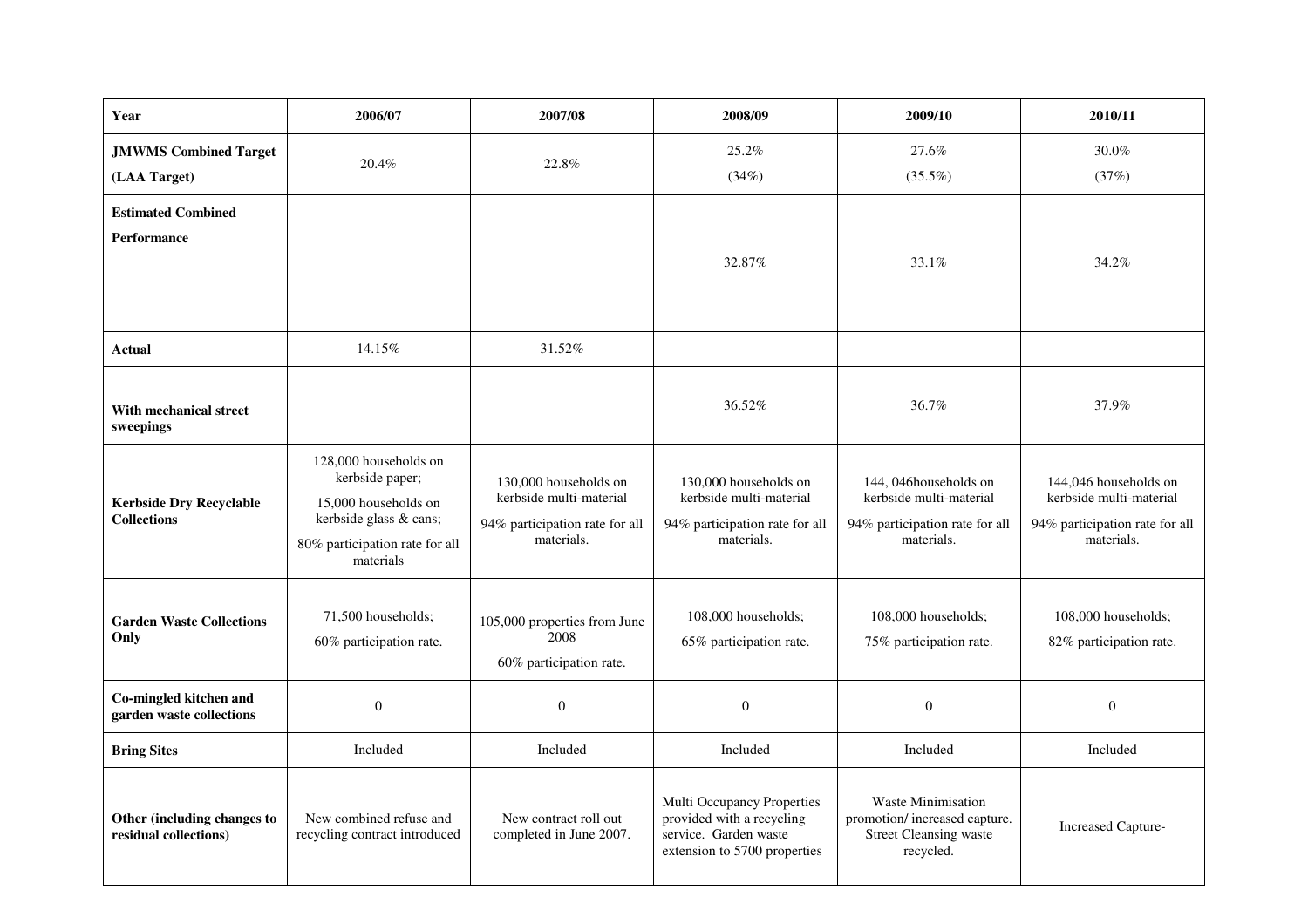| Year                                                 | 2011/12                                 | 2012/13                                | 2013/14                                | 2014/15                                | 2015/16                                |
|------------------------------------------------------|-----------------------------------------|----------------------------------------|----------------------------------------|----------------------------------------|----------------------------------------|
| <b>JMWMS</b> Combined Target                         | 32.0%                                   | 34.0%                                  | 36.0%                                  | 38.0%                                  | 40%                                    |
| <b>Estimated Combined</b><br>Performance             | 37.9%                                   | 39%                                    | 39%                                    | 39%                                    | 39%                                    |
| Actual                                               |                                         |                                        |                                        |                                        |                                        |
| With mechanical street<br>sweepings                  | 37.9%                                   | 39%                                    | 39%                                    | 39%                                    | 40%                                    |
| Kerbside Dry Recyclable<br>Collections               | 144,046 households<br>94% participation | 144046 households<br>94% participation | 144046 households<br>94% participation | 144046 households<br>94% participation | 144046 households<br>94% participation |
| Garden Waste Collections<br>Only                     | 108,000 households;                     | 108,000 households;                    | 108,000 households;                    | 108,000households;                     | 108,000 households;                    |
| Co-mingled kitchen and<br>garden waste collections   | $\overline{0}$                          | $\theta$                               | $\theta$                               | $\theta$                               | $\mathbf{0}$                           |
| <b>Bring Sites</b>                                   | Included                                | Included                               | Included                               | Included                               | Included                               |
| Other (including changes to<br>residual collections) | Increased capture                       | Increased capture                      | Increased capture                      | Increased capture                      | Increased capture                      |